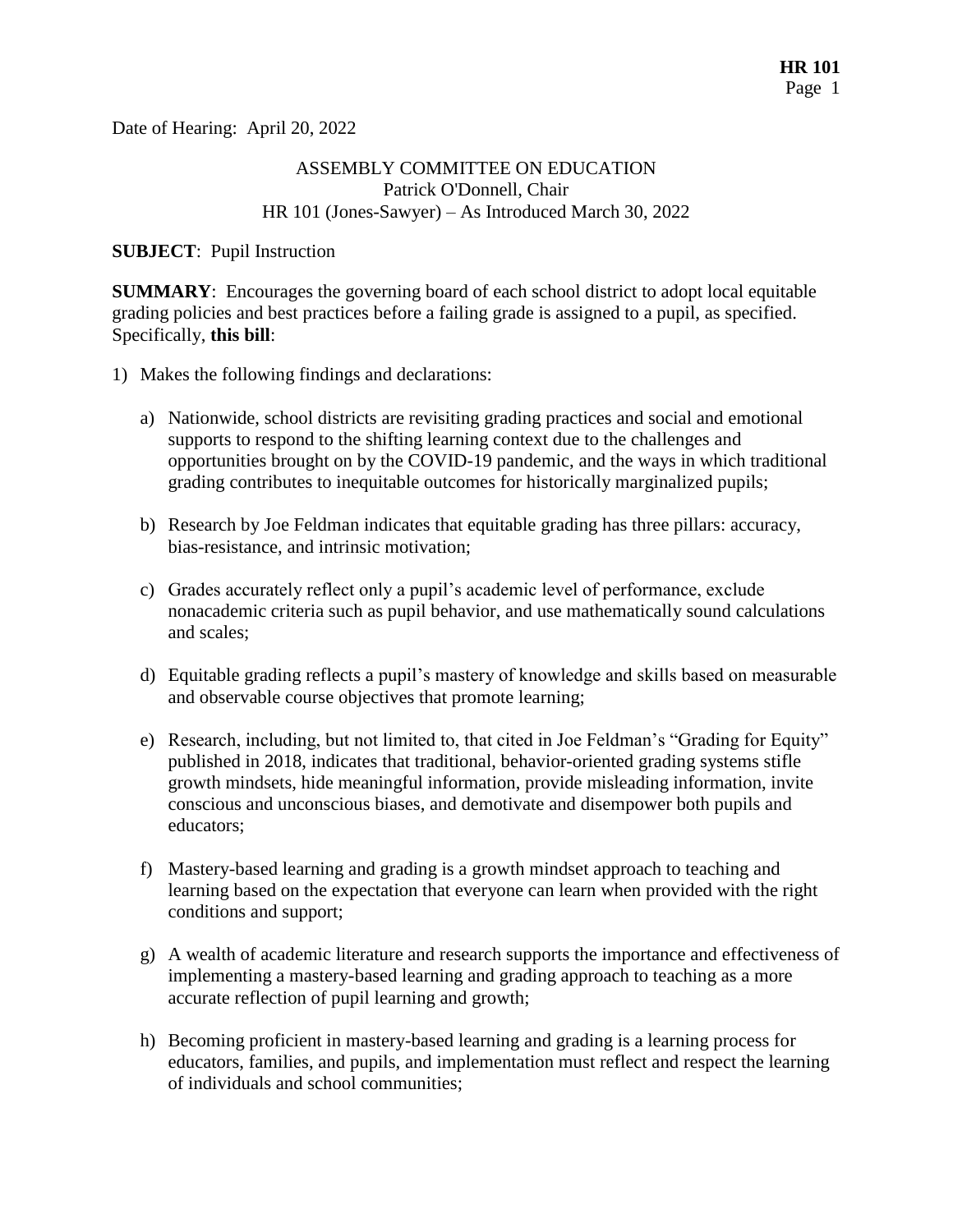- i) Several school districts in California have started to transition to implementing equitable grading policies, including the Los Angeles Unified School District (LAUSD), the San Diego Unified School District, and the San Leandro Unified School District; and
- j) School districts, like the LAUSD, have had over 5,000 teachers undergo professional development on growth-mindset instruction and grading to increase equity for all learners and continue to make strides towards providing professional development to more teachers and staff.
- 2) Encourages each school district to commit to achieving equity in college and career readiness for all pupils, especially those who are Black, Latinx, and Filipinx, emergent bilingual speakers, pupils with disabilities, foster youth, and experiencing homelessness, and to appreciate that a supportive approach to mastery-based learning and grading may be one important step towards doing so.
- 3) Encourages the governing board of each school district to adopt local equitable grading policies and best practices before a failing grade is assigned to a pupil.
- 4) Encourages a school district's local equitable grading policies and best practices to include all of the following:
	- a) Providing appropriate academic and social-emotional interventions, opportunities for a pupil to turn in missed assignments or makeup work, and referrals for meetings with the academic counselor or pupil support personnel to provide additional support for the pupil, as needed, before the pupil is assigned a failing grade;
	- b) Annually reviewing semester grading data by pupil demographic categories and considering how the school district is addressing the achievement and opportunity gaps;
	- c) Posting its local equitable grading policies and best practices on its internet website;
	- d) Promoting public participation and feedback in the adoption of its local equitable grading policies and best practices; and
	- e) Consider developing professional development opportunities for its personnel to build their capacity and awareness on how to effectively implement equitable grading.
- 5) Resolves that the Legislature in the future may consider revisiting existing laws as it pertains to the state's grading policies.
- 6) Resolves that the Chief Clerk of the Assembly transmit copies of this resolution to the author for appropriate distribution.

## **EXISTING LAW**:

1) Requires that when grades are given for any course of instruction taught in a school district, the grade given to each pupil be the grade determined by the teacher of the course and the determination of the pupil's grade by the teacher, in the absence of clerical or mechanical mistake, fraud, bad faith, or incompetency, shall be final.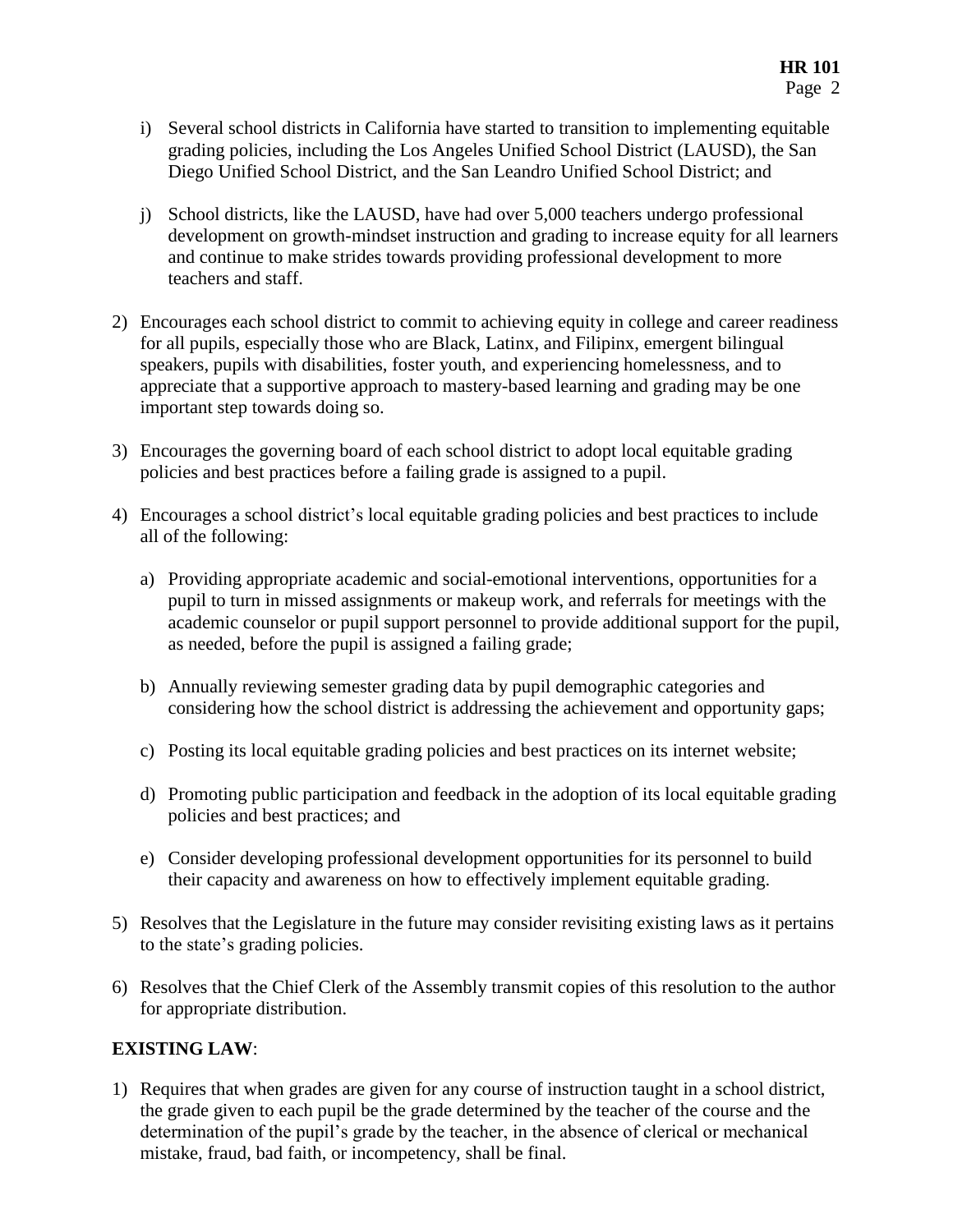- 2) Prohibits the governing board of the school district and the superintendent of such district from ordering a pupil's grade to be changed unless the teacher who determined such grade is, to the extent practicable, given an opportunity to state orally, in writing, or both, the reasons for which such grade was given and is, to the extent practicable, included in all discussions relating to the changing of such grade. (Education Code (EC) 49066)
- 3) Requires the governing board of each school district to prescribe regulations requiring the evaluation of each pupil's achievement for each marking period and requiring a conference with, or a written report to, the parent of each pupil whenever it becomes evident to the teacher that the pupil is in danger of failing a course. States that the refusal of the parent to attend the conference, or to respond to the written report, may not preclude failing the pupil at the end of the grading period.
- 4) Authorizes the governing board of any school district to adopt regulations authorizing a teacher to assign a failing grade to any pupil whose absences from the teacher's class that are not excused equal or exceed a maximum number specified by the board. (EC 49067)
- 5) For pupils enrolled in high school in the 2020–21 academic year, authorizes the parent, guardian, or education rights holder of a pupil or, for a pupil 18 years of age or older, the pupil, to apply to the pupil's LEA to have a letter grade earned for that course, as reflected on the pupil's transcript, changed to a Pass or No Pass grade. Requires an LEA to grant such a request, subject to all of the following:
	- a) The LEA shall not limit the number or type of courses eligible for the grade change;
	- b) The grade change shall not negatively affect the pupil's grade point average; and
	- c) Notwithstanding any other law, the grade change shall not result in the forfeiture of the pupil's eligibility or entitlement to state or institutional student financial aid.
- 6) Requires the California State University (CSU), and encourages private postsecondary educational institutions and the University of California (UC), to do both of the following:
	- a) Accept for admission purposes, and without prejudice, a transcript with a Pass or No Pass grade instead of a letter grade for any coursework for an applicant who had enrolled in a high school in the state during any school year from the 2020–21 school year to the 2023–24 school year, inclusive; and
	- b) Within 15 calendar days of the operative date of the act establishing this requirement, notify the California Department of Education (CDE) if the institution will comply.
- 7) Requires the CDE to post on its internet website, and provide to LEAs, both of the following:
	- a) Within 15 calendar days of the operative date of the act establishing this requirement, an application template for use by LEAs for the grade change described above; and
	- b) Within 20 calendar days of the operative date of the act establishing this requirement, a list of postsecondary educational institutions operating in the state that have indicated that they will comply with the provision above.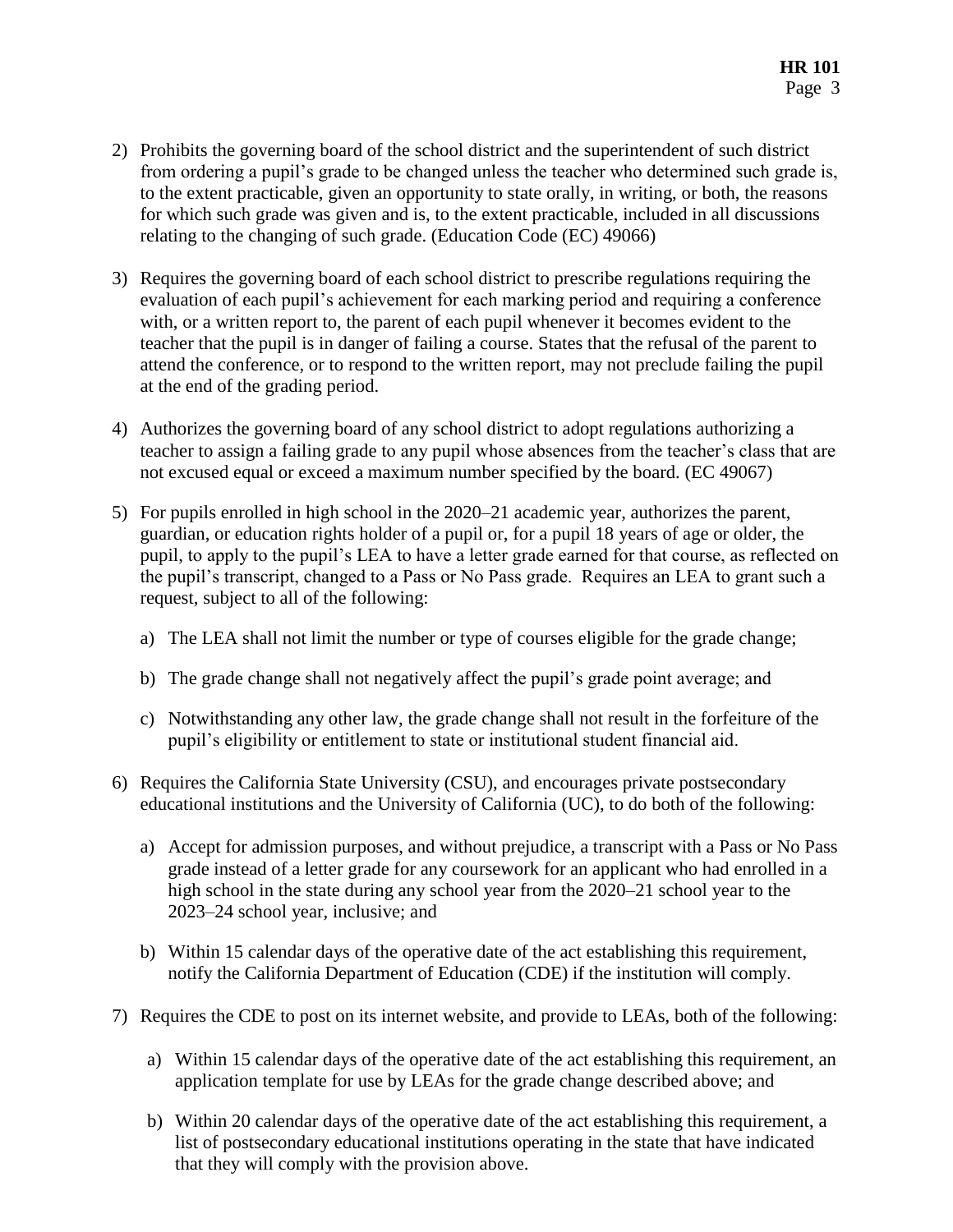- 8) Requires LEAs serving high school pupils, within 15 calendar days of the CDE posting the application template, to post a notice on its internet website and provide written notice to its pupils and their parents or guardians of the grade change option described above.
- 9) Requires the notice to include all of the following:
	- a) The application to request a grade change;
	- b) The list of postsecondary educational institutions complying with the provisions; and
	- c) A statement that some postsecondary educational institutions, including those in other states, may not accept a Pass or No Pass grade instead of a letter grade for admission purposes.
- 10) Requires a pupil to submit an application to their LEA within 15 calendar days of the LEA posting a notice on its internet website and providing written notice to its pupils and their parents or guardians. An LEA shall not accept applications after that date.
- 11) Requires an LEA to change a transcript and notify the pupil and the pupil's parent or guardian of the change within 15 calendar days of receiving the pupil's application.
- 12) Specifies that absent a request to change a transcript pursuant to this section, a letter grade earned in the 2020–21 school year shall remain on the pupil's transcript.

**FISCAL EFFECT**: This resolution has been keyed non-fiscal by the Office of Legislative Counsel.

## **COMMENTS**:

*Need for the resolution.* The author states, "HR 101 urges school districts in California to adopt more equitable, mastery-based grading practices and expanded support systems in response to COVID-19 and the growing evidence against the fairness of traditional grading practices. These mastery-based practices will be instrumental in ensuring that our education system is equitable for students from all backgrounds, ensuring that instruction is tailored to fit their needs, and providing as much support as possible for them to succeed. Students should be graded on their understanding of the course material, not the time it takes them to finish their work or their behavior."

According to the LAUSD, sponsor of this resolution, this measure is intended to lend support to the work in which LAUSD and other districts are engaged to revise student grading policies. LAUSD notes that this resolution is consistent with consultation the district had with United Teachers Los Angeles (UTLA) last year.

*COVID-19 pandemic causes increase in failing grades, new local policies.* The school closures resulting from the COVID-19 pandemic in the 2019-20 and 2020-21 academic years caused widespread impacts on student learning, including an increase in failing grades, and increased interest in revisiting local grading policies to ensure fairness and equity.

A number of school districts reported an increase of D and F grades in the fall semester of 2020: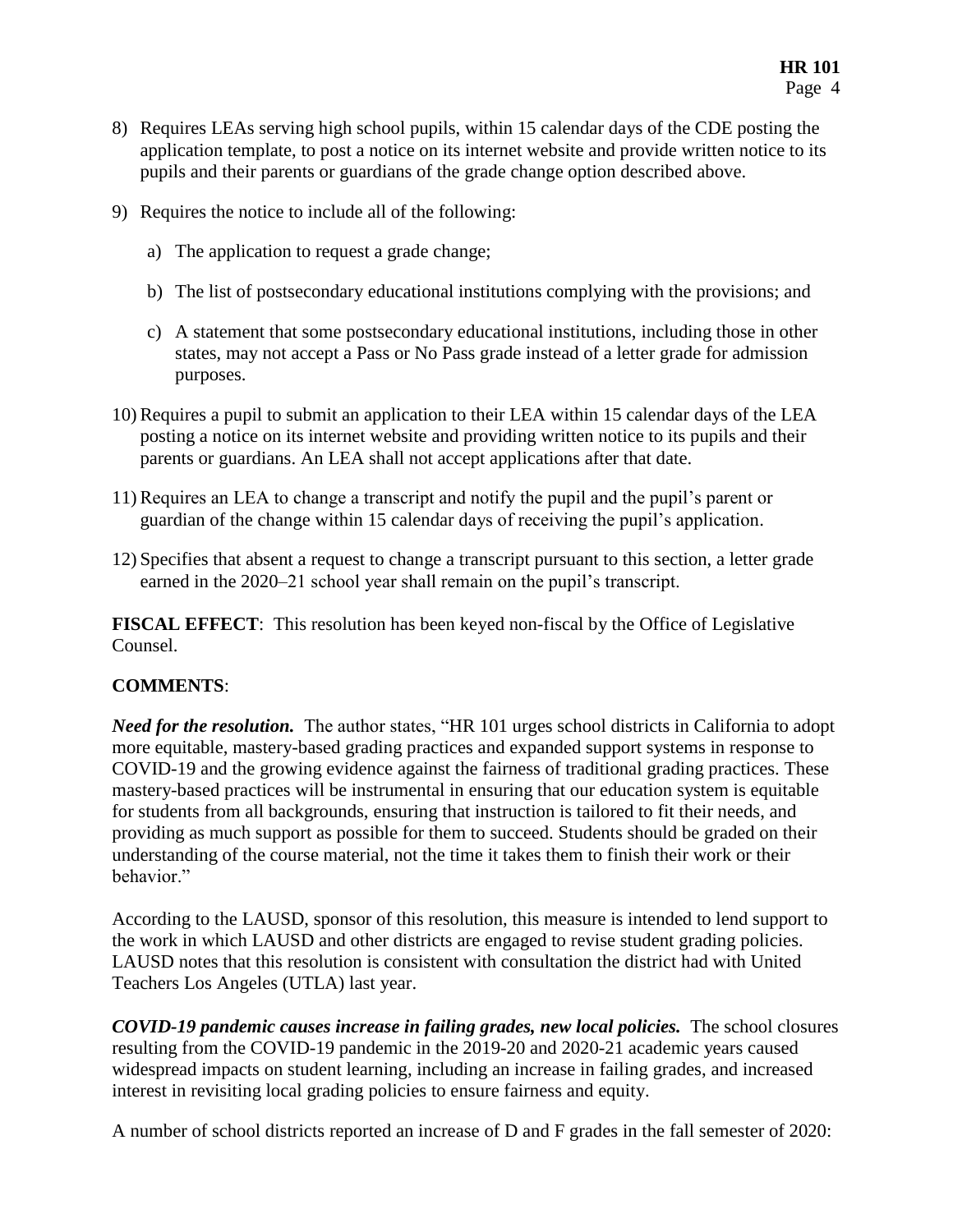- In March, 2021 the San Diego Unified School District reported that the percentage of students who received D and F grades in the fall, 2020 semester rose from 13% to 23% for middle school students and from 15% to 21% for high school students. The district also noted that the number of high school students receiving those grades did not change in proportion, suggesting that students who were struggling were having difficulty in more than one course.
- The LAUSD reported an increase in the number of students receiving D and F grades in the 2020-21 academic year. On average, LAUSD saw a year-over-year increase of 8.7% increase in grades 9-12 and an increase of 12.4% in middle school, in the percentage of Ds and Fs earned. In grades 9-12, the percentage increase in F grades were high among Latino (11%), African American (8%), English learners (15%), as well as for foster youth, students with disabilities, and students experiencing homelessness had double digit increases. Students experiencing homelessness had the highest percent of "Fail" marks at 39.9%.

In 2020, the CDE issued grading guidance stating that "there is nothing in the California Education Code which governs whether a class can be offered as credit/no credit, pass/fail or a modified A–D." At the same time, the UC, CSU, the California Community Colleges, and the Association of Independent Colleges and Universities pledged to accept credit/no credit grades in lieu of letter grades for all courses, including A–G courses, completed in winter/spring/summer 2020, and that grades of credit/no credit would not affect the UC or CSU calculations of GPA. Many districts opted to give students pass/no pass credit for the spring, 2020 semester.

Also in response to the increase in failing grades, AB 104 (Gonzalez), Chapter 41, Statutes of 2021, authorized parents, for the 2020-21 school year, to apply to have letter grades changed to a Pass or No Pass grade. The measure also required the CSU, and encouraged private postsecondary educational institutions and the UC, to accept these marks for admissions purposes without prejudice.

*Equitable grading policies.* This resolution cites research indicating "that traditional, behaviororiented grading systems stifle growth mindsets, hide meaningful information, provide misleading information, invite conscious and unconscious biases, and demotivate and disempower both pupils and educators."

A Policy Analysis for California Education (PACE) practice brief, *What Grading and Assessment Practices Could Schools Use in the Year Ahead?* (September 2020) noted that "the current disruption in education presents a unique opportunity to move closer to grading practices that provide better information about student achievement."

PACE noted that research has established that:

 "For over 100 years, teacher-assigned grades have been found to reflect a mixture of academic and nonacademic factors. Teachers often give grades for classwork and homework, for example, and then count them in the student's report card grade. Thus, two students who ultimately reach the same level of accomplishment might receive different grades, depending on how much practice each one needed to get there. Sometimes, teachers use point systems for grading that include points for assignment completion, studying, and extra credit, often not realizing that such points inject a measure of behavior, as opposed to achievement, in a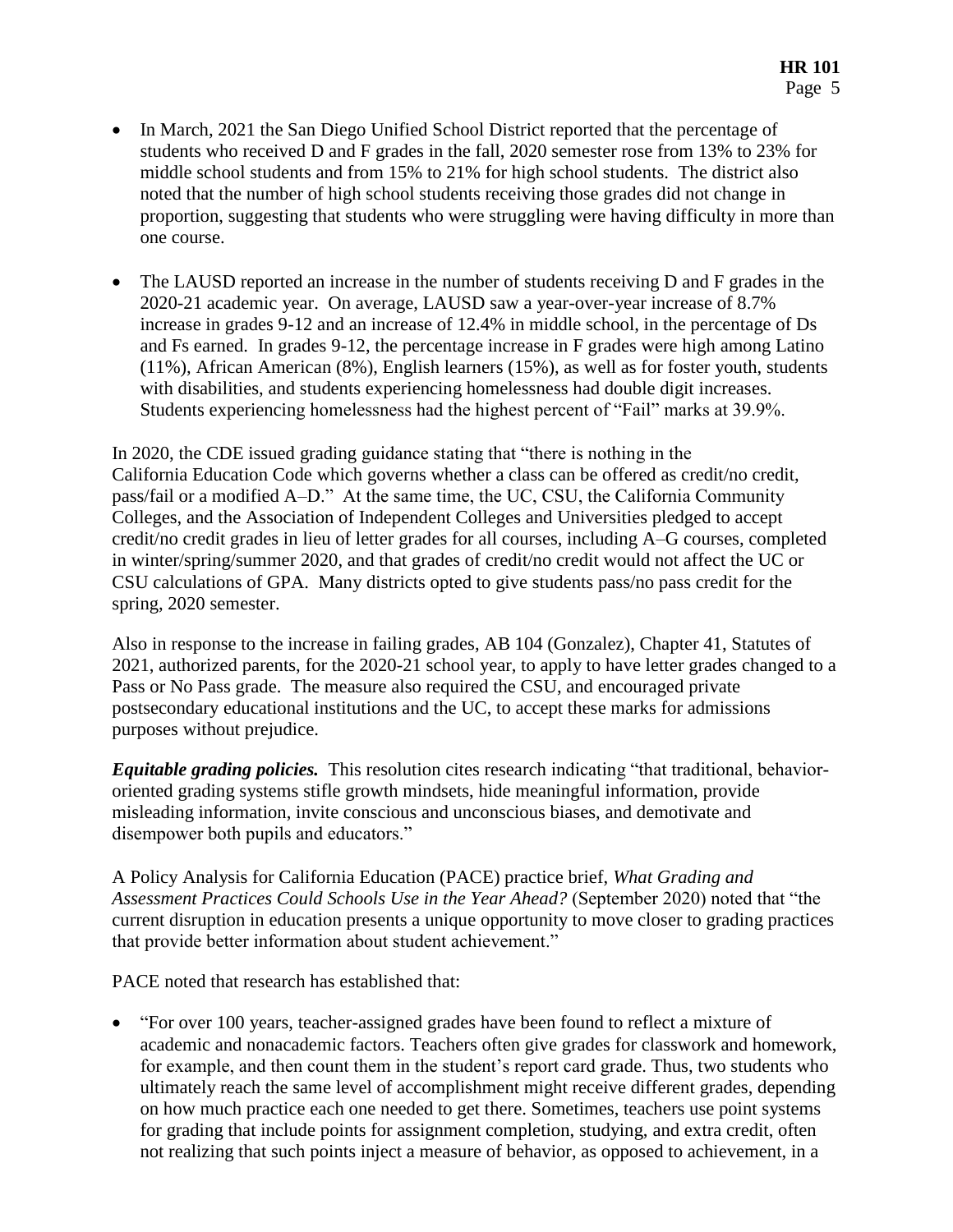grade. Teachers weight achievement, behavior, and effort differently for low-achieving students than they do for high-achieving students. Thus, the amount of information a grade communicates about student learning varies from student to student.

- Another line of research focuses on what is graded in the first place. In current practice, examinations, tests, and quizzes carry a lot of weight in determining a grade, increasing in importance from elementary through middle and high school. However, to be meaningful indicators of learning, the information grades convey should come from assessments that are well aligned with the learning standards. For many 21st-century standards that implies the use of more performance assessment. A performance assessment requires students to create a product or demonstrate a process, or both, and it is evaluated by observation based on clearly defined criteria.
- Research on feedback and formative assessment also speaks to grading practices. Students are more able to regulate their learning if they have a clear idea of what they are supposed to be learning and receive ungraded feedback along the way, with opportunities to apply that feedback. Ungraded feedback—which can be in the form of scores or comments but does not punish students for their attempts at learning—is the kind of feedback most students prefer and are most willing to use for improvement. In this case, the grade from final, summative work can reflect what students learned, not how hard they practiced."

PACE recommended that schools:

- 1) Assign grades that report students' current achievement of clear learning goals;
- 2) Use flexible timing for collecting evidence of learning;
- 3) Consider grades as temporary, subject to revision as more recent evidence becomes available;
- 4) Use multiple measures for each learning goal;
- 5) Increase the use of performance assessment;
- 6) Choose performance tasks that require extended thinking, planning, and application of knowledge or demonstration of skills; and
- 7) Use criteria and rubrics that indicate achievement of learning goals, not compliance with directions or surface-level features of students' work.

*LAUSD grading policies.* In November, 2021, the LAUSD issued guidance, developed in consultation with UTLA, for grading in the secondary grades for 2021-22. This guidance, among other changes:

 States that final academic marks are to be based on level of learning demonstrated in the quality of work (not the quantity of work) completed and the mastery of standards. The guidance also prohibits attendance, missed deadlines, engagement, and behavior from being included as a basis of final grades.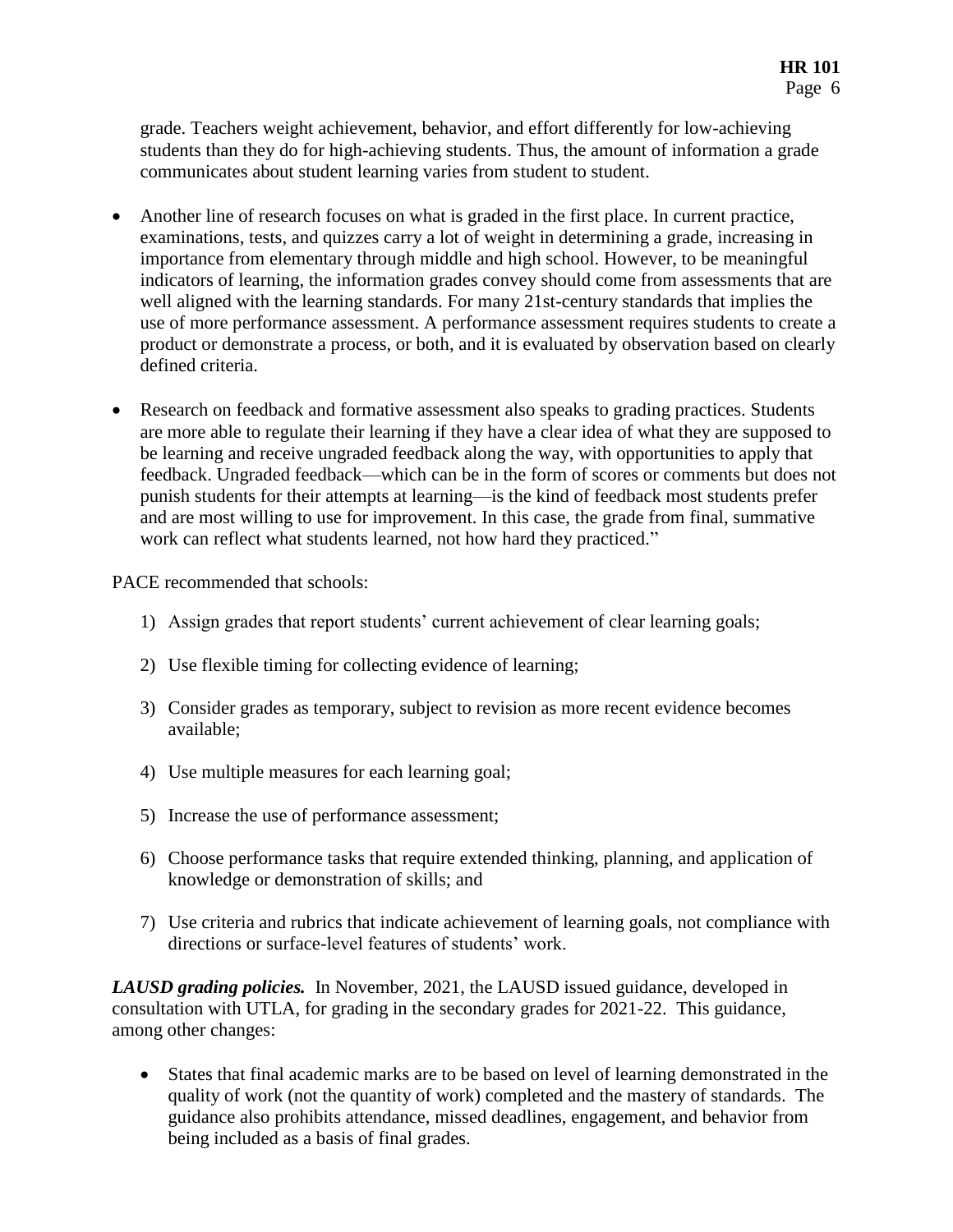- Prohibits the assigning of failing grades unless students have been offered additional opportunities to turn in assignments, make-up work, or academic support, and requires that these opportunities be documented.
- Directs teachers to adopt equitable grading practices from among those identified by the CDE (which is similar to those identified by PACE above), or from a list that includes proactively engaging with students who need additional support at specified intervals; working in teams with colleagues; designating time for teachers to reach out to students and families, developing a coordinated family outreach system, and instituting schoolwide family outreach efforts.
- Makes changes to grading windows to allow for earlier intervention for students at risk of receiving failing grades.
- States that, after final marks are issued, all students who are earning a D or F as final grades should be given one of two specified options to increase their grades.
- School site administrators must create a list of all students who received Ds, Incompletes or Fails/No Pass marks and, among other steps, inform teachers that they may request preparation time to support students to improve proficiency and marks.

*Growth mindset.* This resolution cites research indicating that traditional, behavior-oriented grading systems stifle growth mindsets.

The term "growth mindset" derives from influential research by Dr. Carol Dweck of Stanford University, showing that peoples' underlying beliefs about learning and intelligence have a significant impact on their behavior and resulting success. This research found that those who believe their abilities are malleable (a growth mindset) are more likely to embrace challenges, persist despite failure, and achieve at higher levels. Those who believe that intelligence is static (a fixed mindset) are more likely to avoid challenges and give up easily, and are less likely to fulfill their potential.

This resolution addresses grading, which is one form of feedback teachers give students about their work. Research has found that the kind of feedback teachers provide students (praise for intelligence vs. praise for effort) has a significant impact on student motivation and achievement. Praise for intelligence, which reflects a fixed mindset, leads to less persistence, less enjoyment, and worse performance than praise for effort, which reflects a growth mindset.

*Arguments in support.* The LAUSD writes, "Joe Feldman's "Grading for Equity" in 2018, indicates that traditional, behavior-oriented grading systems stifle growth mindsets, hide meaningful information, provide misleading information, invite conscious and unconscious biases, and demotivate and disempower both pupils and educators. For this reason, HR 101is needed as it promotes the work that Los Angeles Unified and other districts have already adopted and are leading to rethink student grading policies that are equitable and give students an opportunity to master the content.

Los Angeles Unified stands committed to providing appropriate academic and social-emotional interventions, opportunities for a pupil to turn in missed assignments or makeup work, and referrals for meetings with the academic counselor or pupil support personnel to provide